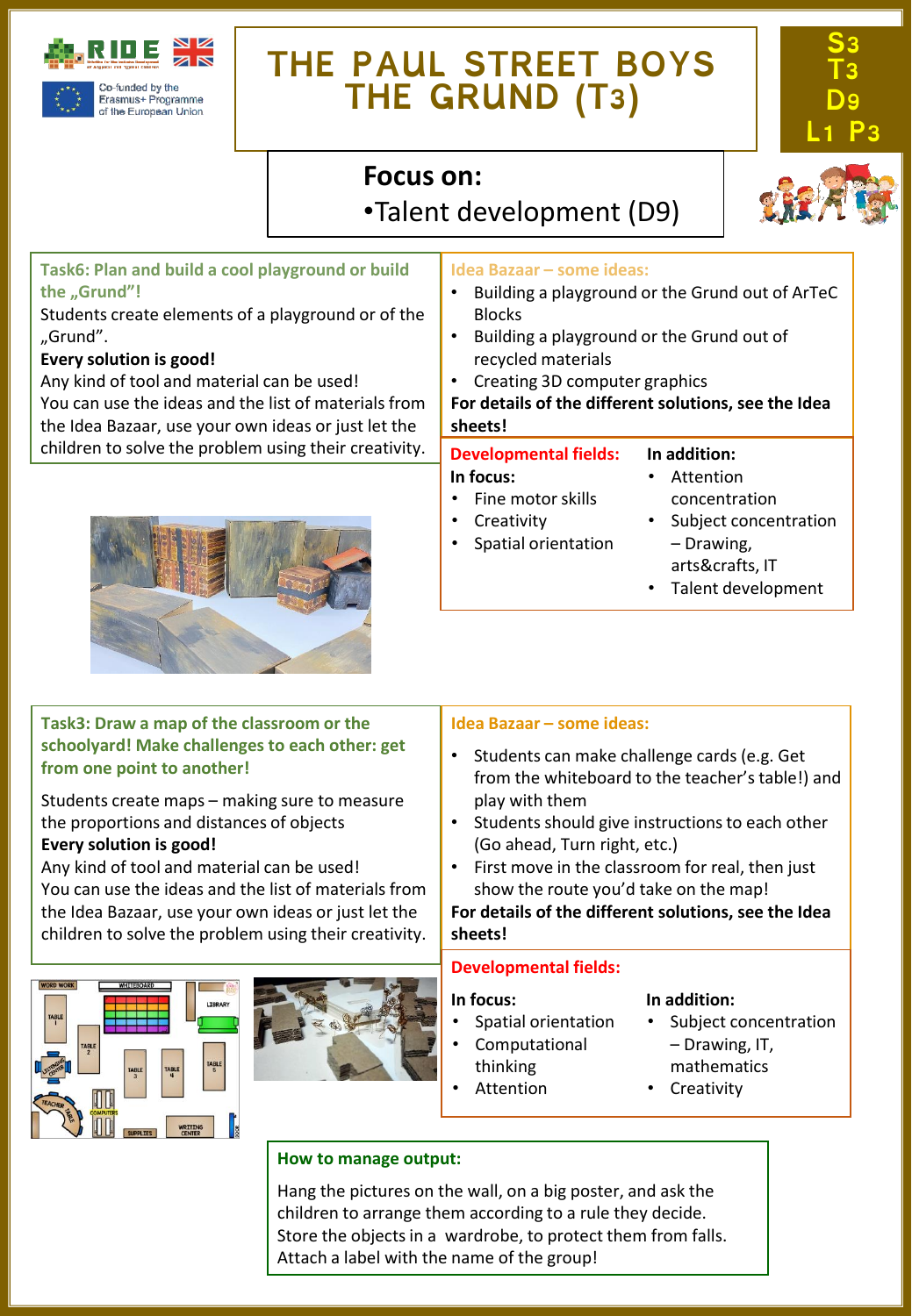

of the European Union

## **THE PAUL STREET BOYS THE GRUND (T3)**





#### **Focus on:**

•Talent development (D9)

#### **Goals of the lesson:**

- •text comprehension
- •problem solving
- •decision making
- •organizing group work

The grund was a vacant lot on the corner of Paul Street and Maria Street. For the Paul Street Boys, who lived on narrow streets<br>among rows of tall houses, this little lot spelled freedom and boundlessness.<br>Its fence ran al

which rendered this grund most attractive, magnificent.<br>Here, it should be noted, it was adjoined by another spacious site. This was under lease to a saw mill concern, and the lot was thickly<br>Here, it should be noted, it w

sound. Directly under the eaves was a small window and out of this window extended a wooden trough. As the van stopped near the<br>window, out of the trough there suddenly began to dribble a mass of kindling wood; it fairly p

#### **Main features and interactions of the characters How to use the character card:** Character Features Interactions Each student fills in his/her own Character card: • writes the name of the character The sawmill  $\vert$  Puffs - issues Pieces of wood are • their features, movements, reactions, etc. smoke poured into the van • collects the elements of the environment, other Extends a trough When the driver of the Cuts wood van gives a signal, the accessories, things to be built Sawmill sawmill stops • thinks over the phases, tools and Van materials of the robot's building The van Rolls Rolls up to the sawmill The driver shouts Leaves when it is full Puff **Students can use more pieces** Extend the trough **of each part of the Character Suggestions** Pour pieces of **card if needed! The Grund** wood • Discuss the importance of the Grund to Roll to the sawmill the boys Give signal • Collect and depict the the sights and Leave the sawmill buildings of the Grund • Build a model of the Grund The Grund Your nam **The sawmill** Stacks of wood – **Build** • Discuss the usage of kindling wood maze • Discuss the different types of heating Grapevine covering and fuel – focusing on historical eras, Your name the walls of the Be attentive, your robot should be ole to: geographical and social differences, sawmill environmental protection Pieces of wood • Understand how the sawmill works – The main actions of have the students draw plans, Your name the story flowcharts There also should be: Divide the text **Suggested materials** segment into • ArTeC robot and Blocks (at least the 112 pieces pcs set) Your name Make a list about • Cardboard, boxes, recycled materials, Think over: things needed other building sets Media files needed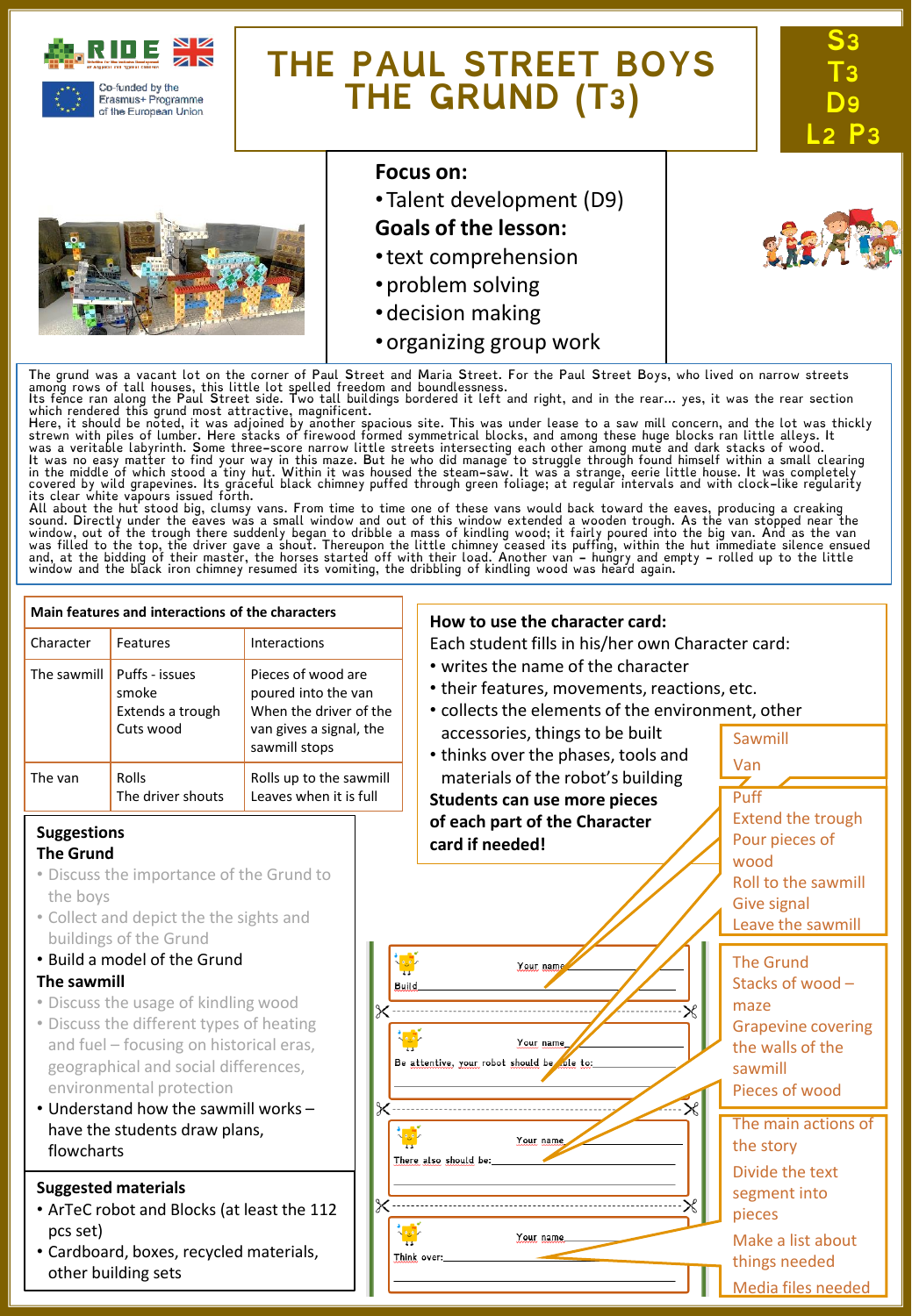

Erasmus+ Programme of the European Union

## **THE PAUL STREET BOYS THE GRUND (T3)**

#### **Suggested materials**

- ArTeC Blocks (at least the 112 pcs set) and ArTeC robotics set (1 or 2 Studuino motherboards, 3 DC motors, wheels, small gears, 2 servo motors, 4 Touch sensors, 1 IR Photoreflector, 1 Sound sensor, 1 Accelerometer, 4 LEDs)
- Photos, videos about sawmills
- Flowchart of a sawmill's operation
- Mindmap or Chart draft , Storyline
- Character cards and Robotic task card template
- Pencil

**Trough** Ramp

Pieces of wood Tossing arm Wheels

Build a robot that can move it's Use actuators and sensors for building: "Senses" are green<br>"Actions" are blue<br>Chace the hovest

国王国史区

 $\bullet$ 

Build and program so that the

Use the L

Your ni

 $\mathbf{E}$ 

Corner for robotie

ing materials

#### **How to fill in the Robotic card?**

- Choose robot's "activity" and its programming complexity according to the Character task card, the developmental aim and the programming level that fits the child's skills.
- More Robotic cards can be filled in if needed (for clarification or for differentiation).

#### **Focus** on:

- •Talent development (D9) **Goals of the lesson:**
- •fine motor skills,
- •problem solving,
- •decision making,
- •life skills

### **Suggestions**

#### **Sawmill**

- Understand how the sawmill works have the students draw plans, flowcharts
- Build a simple modell of the sawmill with movable parts from ArTeC Blocks

#### **Van**

- Collect possibilities for moving and directing the van
- Collect possibilities for detecting that the van arrived to the sawmill and that the van is full and can leave

#### **Related topics in the Technical corner**

- Programming DC motor
	- Winding the motor a number of times(2.a, 2.b)
	- Winding the motor until the sensor detects change (4.b, 4.c)
- Programming servo motor
	- Moving the arm to a given angle (3.a)
- Testing and programming Touch sensor (4.a, 4.b, 4.c)
	- Remote control for the robot made of 4 Touch sensors(4.d)
- Testing and programming IR Photoreflector (7.a, 7.c, 7.e)
	- Using an IR Photoreflector for detecting an object (7.d, 7.e)
- Testing and programming Sound sensor (9.a)
	- Activating the robot with sound (9.b)
- Using LED (5.a)

The trough and the tossing arm moves automatically

Van rolls up to the sawmill automatically

- Blinking (5.b)
- Robot controller made of Accelerometer (4.e)

Sawmill with mechanical tossing mechanism

Van rolls up to the sawmill automatically

PROG1 PROG2 PROG3 PROG4

The trough, the tossing arm and the ramp move automatically. The sawmill begins to work when the driver of the van shouts Van controlled by a remote controller

The trough, the tossing arm and the ramp move automatically. The sawmill begins to work when the van stops under the ramp Van controlled by a remote controller



**S3** 

**T3 D9** 

**L3-4**